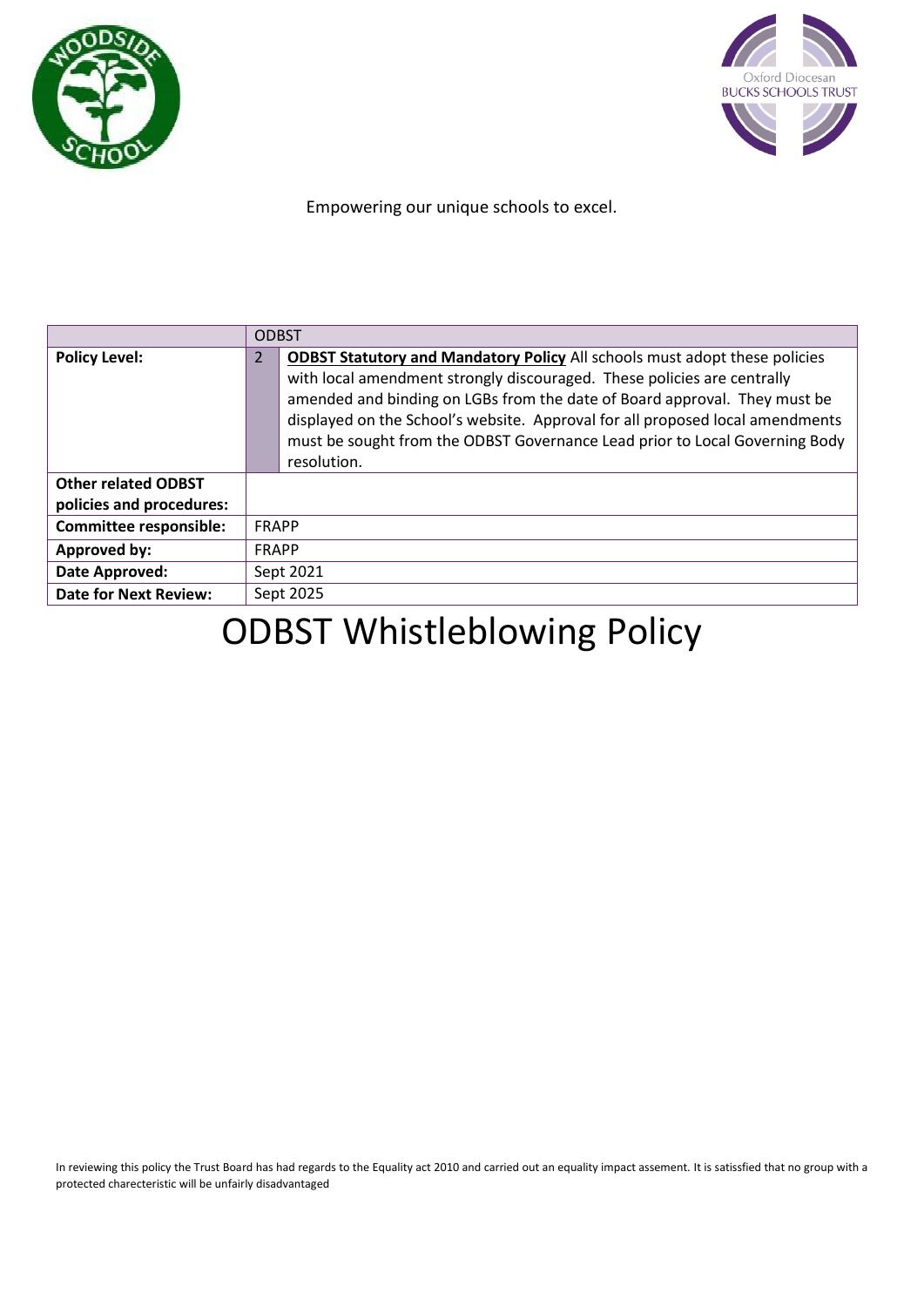#### **Index**

| Content                                | Page |
|----------------------------------------|------|
| Introduction                           | 3    |
| What is Whistleblowing?                | 3    |
| Who does it apply to?                  | 3    |
| <b>Our Commitment</b>                  | 3    |
| What types of concern are covered?     | 4    |
| Protection for Whistle-blowers         | 4    |
| Confidentiality                        | 4    |
| Support for Whistle-blowers            | 5    |
| <b>Trade Unions</b>                    | 5    |
| Human Resources (HR) Adviser           | 5    |
| <b>Anonymous Allegations</b>           | 5    |
| <b>Untrue Allegations</b>              | 5    |
| How to Raise a Concern                 | 6    |
| How the School will Respond            | 6    |
| Acknowledgement                        | 6    |
| Action under the Whistleblowing Policy | 6    |
| Contact                                |      |
| <b>Attending Meetings</b>              |      |
| Outcome                                |      |
| How the Matter can be Taken Further    |      |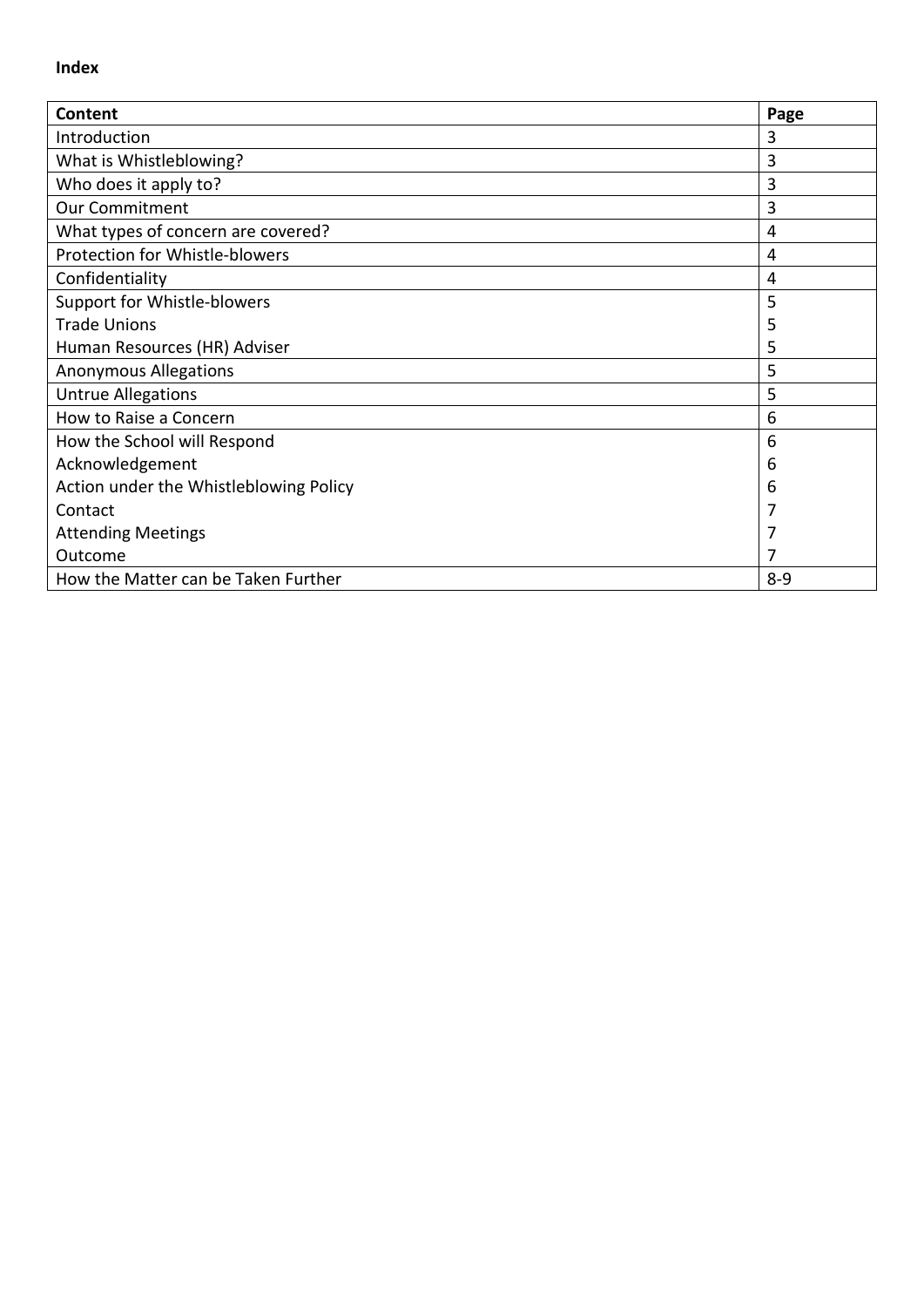# **Introduction**

This policy has been designed to apply to staff employed in academies within the Oxford Diocesan Bucks Schools Trust (ODBST) and much of the text relates to the relationship between the employee and the academy in which they work.

However, staff employed in ODBST academies are employees of ODBST, so there are also references to the relationship between the employee and ODBST where this is appropriate to the operation of this policy.

Overall responsibility for the operation and application of this policy rests with the local governing body of the academy. Depending on the nature of the complaint, however, it may be felt necessary for you to raise your concerns with the ODBST Board of Trustees and not a member of the academy leadership or local governing body.

This policy is in addition to any other complaints procedures operated by the academy or the trust and other statutory reporting procedures that may apply to some sections.

# **What is Whistleblowing?**

Whistleblowing encourages and enables you to raise serious concerns within the academy rather than overlooking a problem or blowing the whistle outside.

As someone who works in the academy, you may be the first to realise that there may be something seriously wrong. However, you may not express your concerns because you feel that speaking up would be disloyal to your colleagues or to the academy.

This policy makes it clear that **you can raise a matter of concern without fear of victimisation, subsequent discrimination or disadvantage.** 

It is in the interest of all concerned that disclosure of wrongdoing or irregularity is dealt with properly, quickly and discreetly. This includes the interests of ODBST, the academy, their employees, any persons who are the subject of any disclosure, as well as the person making the disclosure.

# **Who does it apply to?**

- ALL employees of the Oxford Diocesan Bucks Schools Trust.
- Contractors working for ODBST or the academy on academy premises, for example, agency staff, builders or drivers.
- Any suppliers and those providing services under a contract with either ODBST or the academy, in their own premises.
- Self-employed workers.

## **Our Commitment**

The Oxford Diocesan Bucks Schools Trust is committed to the highest possible standards of openness, honesty and accountability. In line with that commitment, you are encouraged, if you have serious concerns about any aspect of ODBST's or academy's work, to come forward and voice those concerns. It is recognised that certain cases will have to proceed on a confidential basis.

The policy has the support of the main recognised trade unions.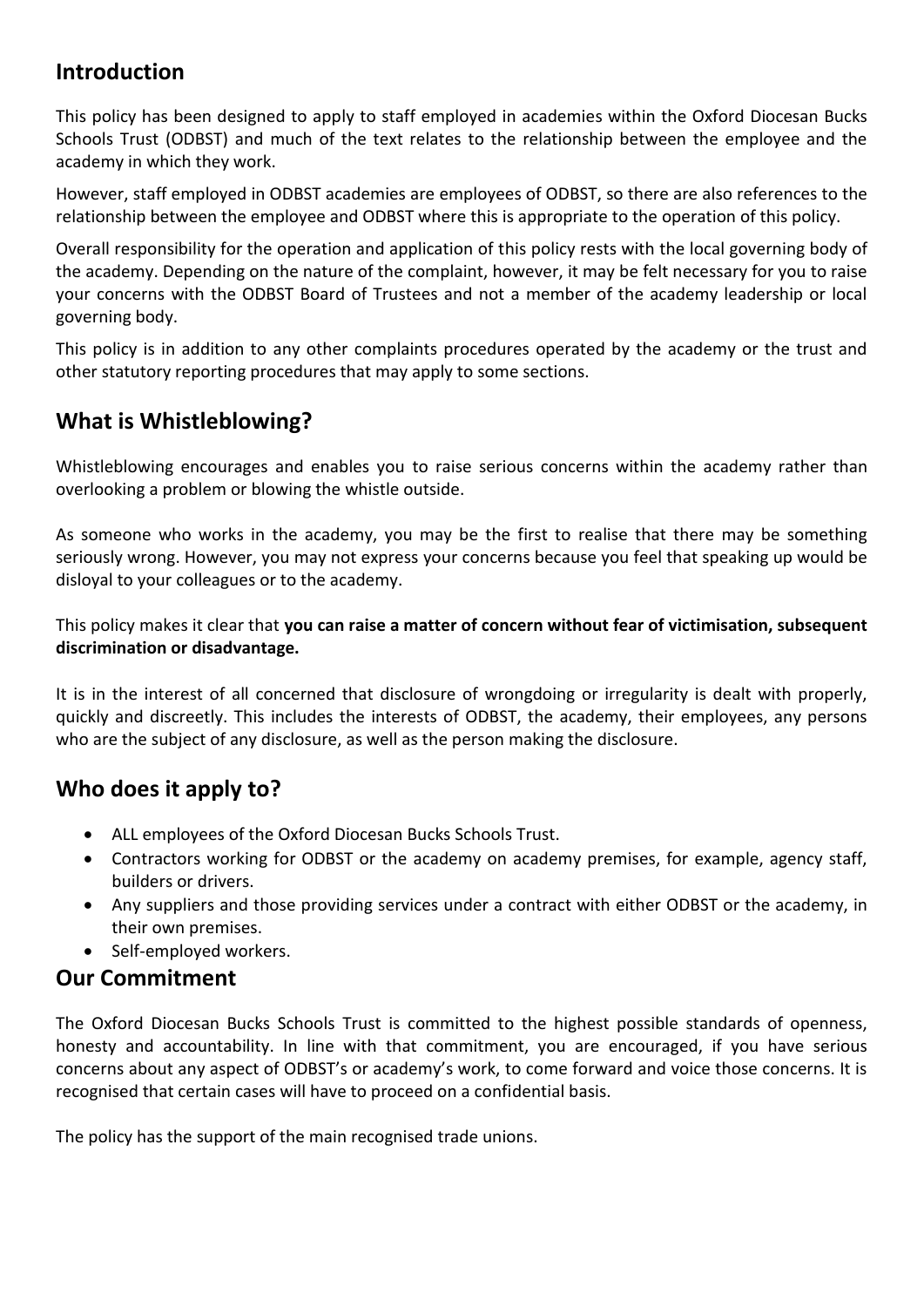# **What types of concern are covered?**

Types of concern may be about, for example:

- Conduct which is a criminal offence or a breach of law.
- Suspected fraud or corruption (please also note that the Audit Commission has produced leaflets for employees and managers about suspected fraud or corruption, copies of which are available from Reading Borough Council
- Disclosures related to miscarriages of justice.
- Dangerous procedures or activities risking Health and Safety, including risks to the public as well as other employees.
- Discrimination or abuse on grounds of race, gender or disability.
- Damage to the environment.
- Breaches of established standards of good practice or agreed procedures.
- The inappropriate use or breaches of the academy's regulated procedures.
- Action which is contrary to the Code of Conduct for employees or function or conduct of the local governing body.
- Suspected sexual or physical or other abuse of pupils or other staff.
- Other unethical conduct, or
- Safeguarding failures.

## **Protection for whistleblowers**

ODBST recognises that the decision to report a concern can be a difficult one to make, not least because of the fear of reprisal from those responsible for the malpractice. If you believe what you are saying to be true, you should have nothing to fear because in reporting your concern you will be doing your duty to your employer and those for whom you are providing a service.

Whistleblowers are protected by law from being treated unfairly or losing their jobs because they 'blow the whistle'.

Neither ODBST nor the local governing body will tolerate any harassment or victimisation (including informal pressures) and will take appropriate action to protect you when you raise a concern in good faith. If appropriate, the academy's 'harassment' procedure will apply to those who carry out this unacceptable behaviour.

The Trust will provide all reasonable protection for those who raise concerns made in the public interest. The Trust will be responsible for ensuring that appropriate personal support is offered both to a worker raising a concern and to any worker against whom allegations have been made under this procedure. Although an employee has certain legal obligations of confidentiality to the school, in a limited set of circumstances, whistleblowing may override these obligations. This guidance sets out the circumstances under which these disclosures may lawfully be made.

If an employee raises a concern in good faith but it is not subsequently confirmed by investigation, no action will be taken against them. If however, an employee raises a concern frivolously, maliciously or for personal gain, disciplinary action may be taken against them.

Any investigation into allegations of potential malpractice will not influence or be influenced by any disciplinary, grievance, capability or other procedures that already affect you.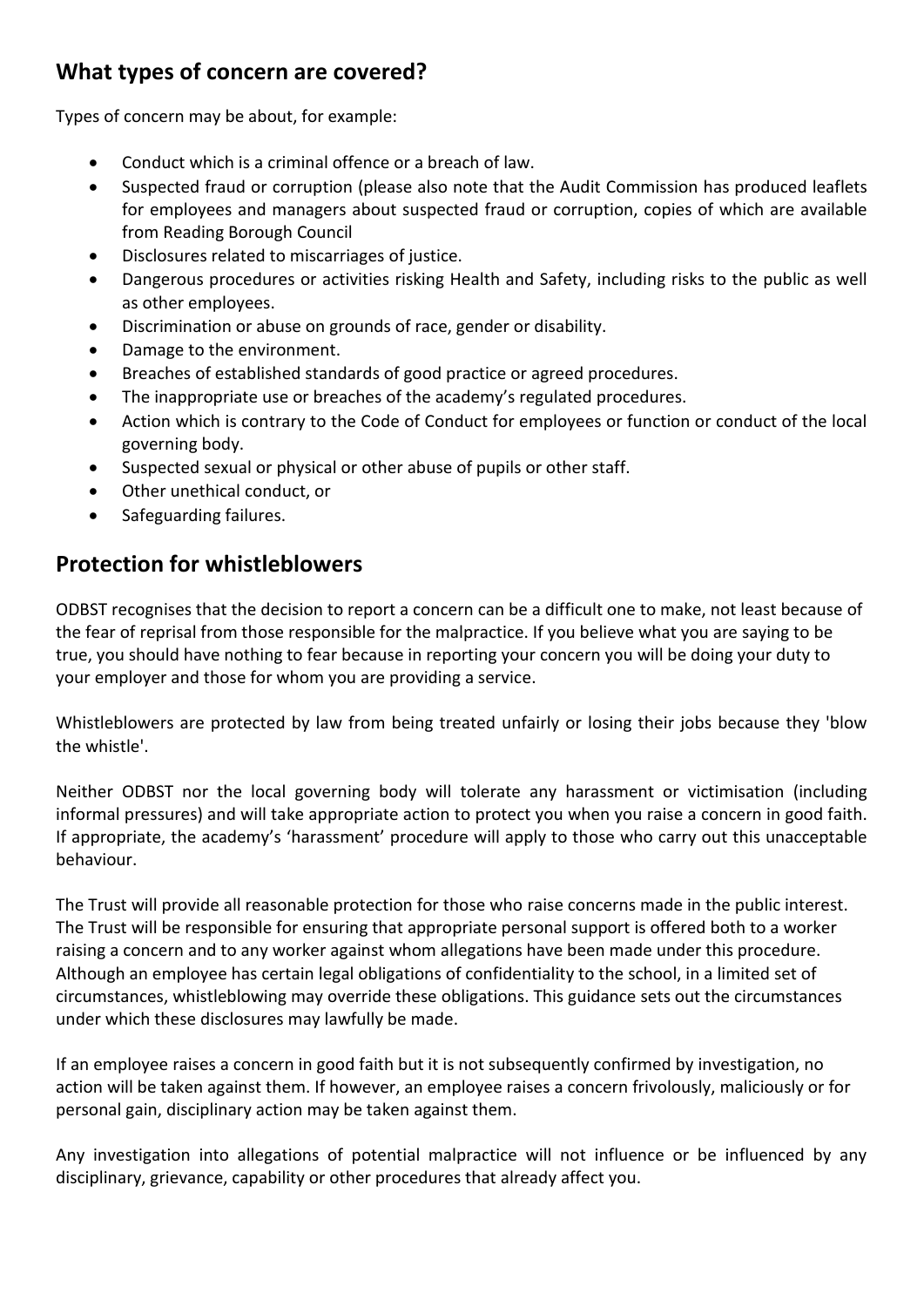# **Confidentiality**

ODBST will do its best to protect your identity when you raise a concern and do not want your name to be disclosed, but it must be appreciated that the investigation process may reveal the source of the information and a statement by you may be required as part of the evidence. You will be given prior notice of this and a chance to discuss the consequences if these circumstances arise.

The confidentiality of service users will not be compromised as employees have a duty in law and within their professional codes of conduct to maintain this.

# **Support for Whistleblowers**

## **Trade Unions**

A trade union representative may accompany or represent you at any meetings in connection with this policy.

#### **Human Resources**

ODBST has its own HR Manager with whom you can discuss how to make a disclosure and lodge a matter of concern (see below). Staff and non-employees will often discuss the issues that worry them with the HR team in the first instance. Such discussions will be in confidence if that is what you prefer, but there may be some disclosures (for instance criminal acts) that cannot remain confidential. However, you will be given time and space to explore your options to take matters forward.

## **Anonymous Allegations**

This policy encourages you to put your name to your allegation. Concerns expressed anonymously are much less powerful, but they will be considered (at the discretion of the academy's local governing body).

In exercising the discretion, the factors to be taken into account would include:

- the seriousness of the issues raised;
- the credibility of the concern; and
- the likelihood of confirming the allegation from attributable sources or factual records.

## **Untrue Allegations**

If you make an allegation in good faith, but it is not confirmed by the investigation, no action will be taken against you. If, however, it is established that you have made malicious or frivolous allegations, or allegations for personal gain, disciplinary action may be taken against you. In such cases, the academy's disciplinary procedure will apply.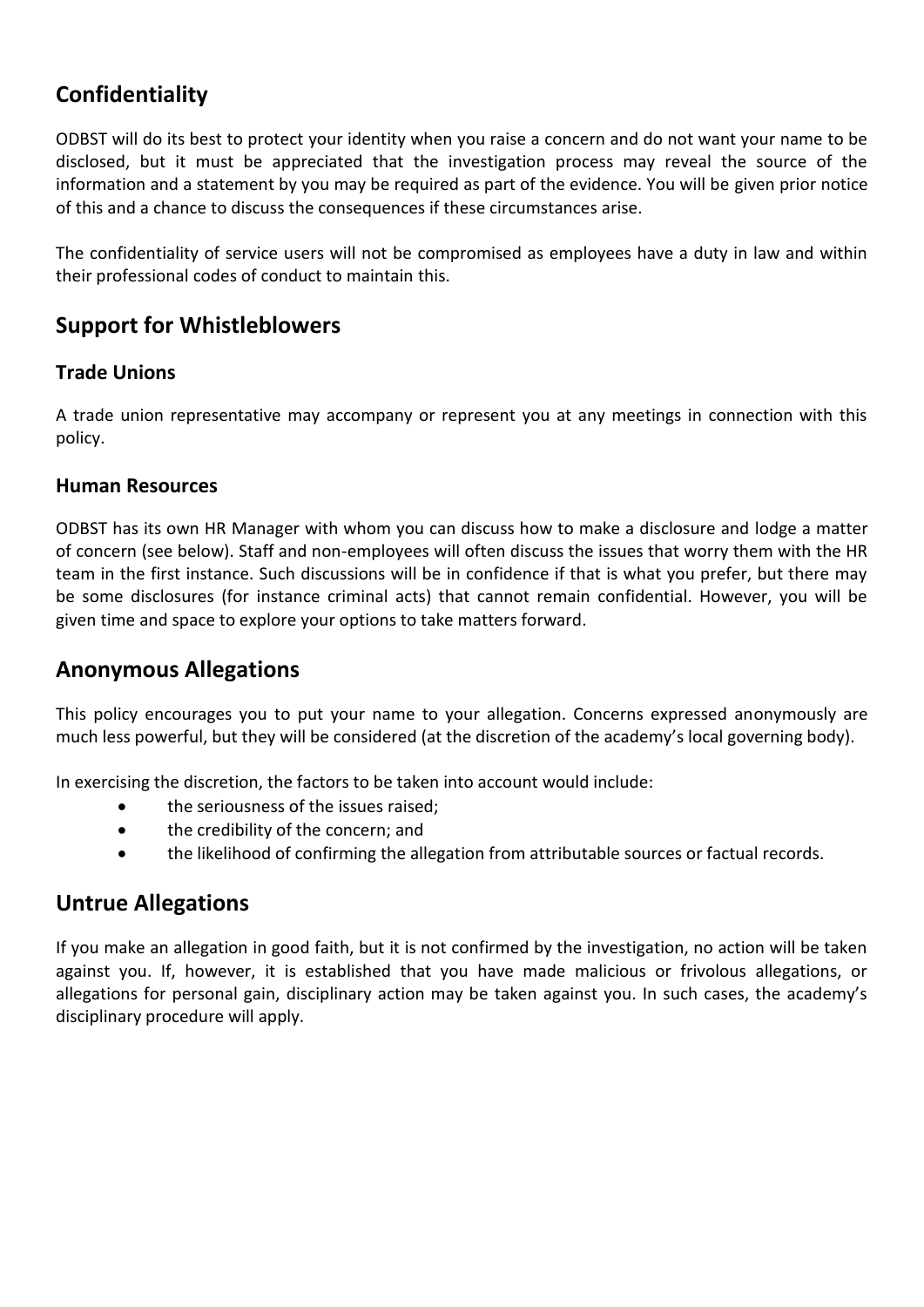The earlier you express concern, the easier it is for someone to take action.

Concerns may be raised verbally or in writing. You should be prepared to set out the background and history of the concern, giving names, dates and places where possible and the reason why you are particularly concerned about the situation.

#### **If you are an employee –**

As a first step, you should normally raise concerns with your immediate manager or the Headteacher. This depends, however, on the seriousness and sensitivity of the issues involved and who is thought to be involved in the malpractice. For example, if you believe that management is involved, or if you feel that you have not received a satisfactory response to your concern, you should approach the chair of the local governing body or the chair of ODBST trustees if your concern is about the chair of the LGB.

#### **If you are not an employee** (e.g. agency staff, contractors, etc.) -

You can discuss your concerns with a relevant colleague or manager within the academy that you are working in – in most cases this would be the Headteacher. You can also seek advice from your own employer. Even though you may not be an employee, you are entitled to raise your concerns with the chair of the local governing body or the chair of ODBST trustees if your concern is about the chair of the LGB. The same safeguards and regards for your protection will apply under this policy.

Because of the difficulty of raising a concern, you may ask your trade union or other representative to accompany you to meet with your manager or other officer. You may also wish to consider speaking to a colleague who may have experienced the same concern.

## **How the academy will respond**

#### **Step 1: Acknowledgement**

Receipt of your concern will be acknowledged immediately and, within five working days of the concern being received, the academy will write to you:

- indicating how the matter will be dealt with;
- giving an estimate of how long it will take to provide a final response;
- telling you whether any initial enquiries have been made;
- supplying you with information on sources of support; and
- telling you whether further investigations will take place, and if not, why not.

#### **Step 2: Action under the Whistleblowing Policy**

The action taken by the academy will depend on the nature of the concern. The matters raised may be followed up in one of the following ways:

- be investigated internally by the academy leadership (it must be emphasised that no-one who is the subject of a complaint or concern will be involved in the handling of it), or through the academy's disciplinary procedures;
- be referred to the Police;
- be referred to an external auditor;
- be the subject of an independent enquiry.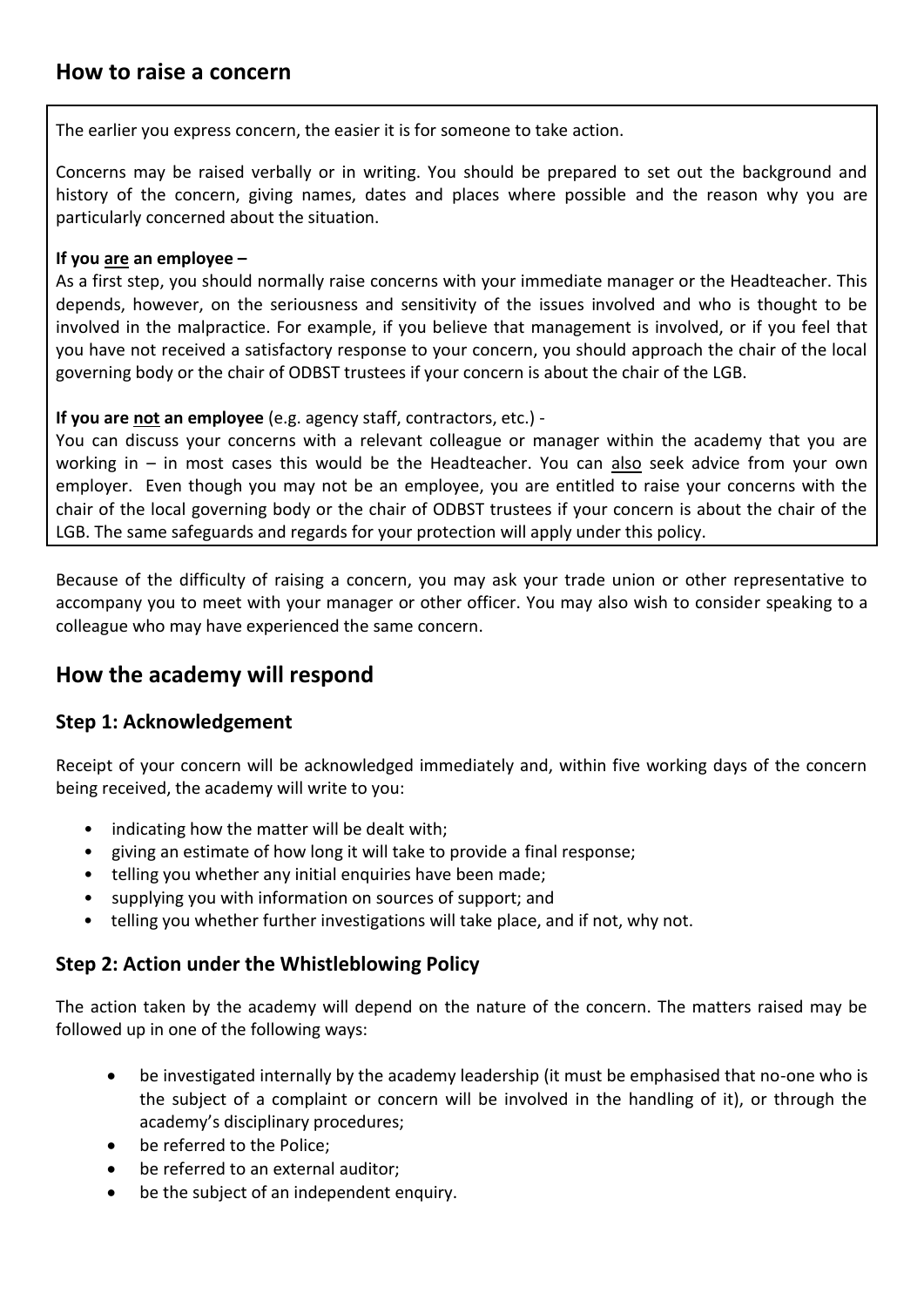In order to protect individuals and the academy, initial enquiries will be made to decide whether an investigation is appropriate and, if so, what form it should take. Concerns or allegations which fall within the scope of specific procedures, (for example, child protection or discrimination issues) will normally be referred for consideration under the relevant procedures.

Some concerns may be resolved by agreed action between the manager, individual and those whose actions had caused concern. If urgent action is required, this will be taken before any investigation is conducted.

## **Step 3: Contact**

The amount of contact between the people considering the issues and you will depend on the nature of the matters raised, the potential difficulties involved and the clarity of the information provided. If necessary, further information will be sought from you as part of the investigation process.

## **Attending Meetings**

When any meeting is arranged, you have the right, if you so wish, to be accompanied and represented by a trade union representative or a person of your choice who is not involved in the area of work to which the concern relates.

The academy will take steps to minimise any difficulties which you may experience as a result of raising a concern. For instance, if you are required to give evidence in criminal or disciplinary proceedings, the Council will advise you about the procedure.

### **Step 4: Outcome**

ODBST accepts that you need to be assured that the matter has been properly addressed. Subject to legal constraints, you will receive information about the outcomes of any investigations, and the action that is to be taken. Also, if appropriate, what changes are to be made to monitor procedures to ensure that a similar concern is not raised in the future.

## **How the matter can be taken further**

ODBST hopes you will be satisfied that any matter you raise has been considered properly. If you are not satisfied, and if you feel it is right to take the matter outside ODBST, the following are possible contact points:

- the Local Government Ombudsman;
- ODBST's external auditors;
- relevant professional bodies or regulatory organisations (Government guidance, *[Blowing the](https://www.gov.uk/government/uploads/system/uploads/attachment_data/file/183340/11-641-blowing-the-whistle-to-a-prescribed-person.pdf)  [Whistle to a prescribed person: list of prescribed people and bodies](https://www.gov.uk/government/uploads/system/uploads/attachment_data/file/183340/11-641-blowing-the-whistle-to-a-prescribed-person.pdf)*, is available on the GOV.UK website); your trade union, the Citizens Advice Bureau, Equality and Human Rights Commission;
- the police

If you do take the matter outside of ODBST, you need to ensure that you do not disclose prohibited confidential information.